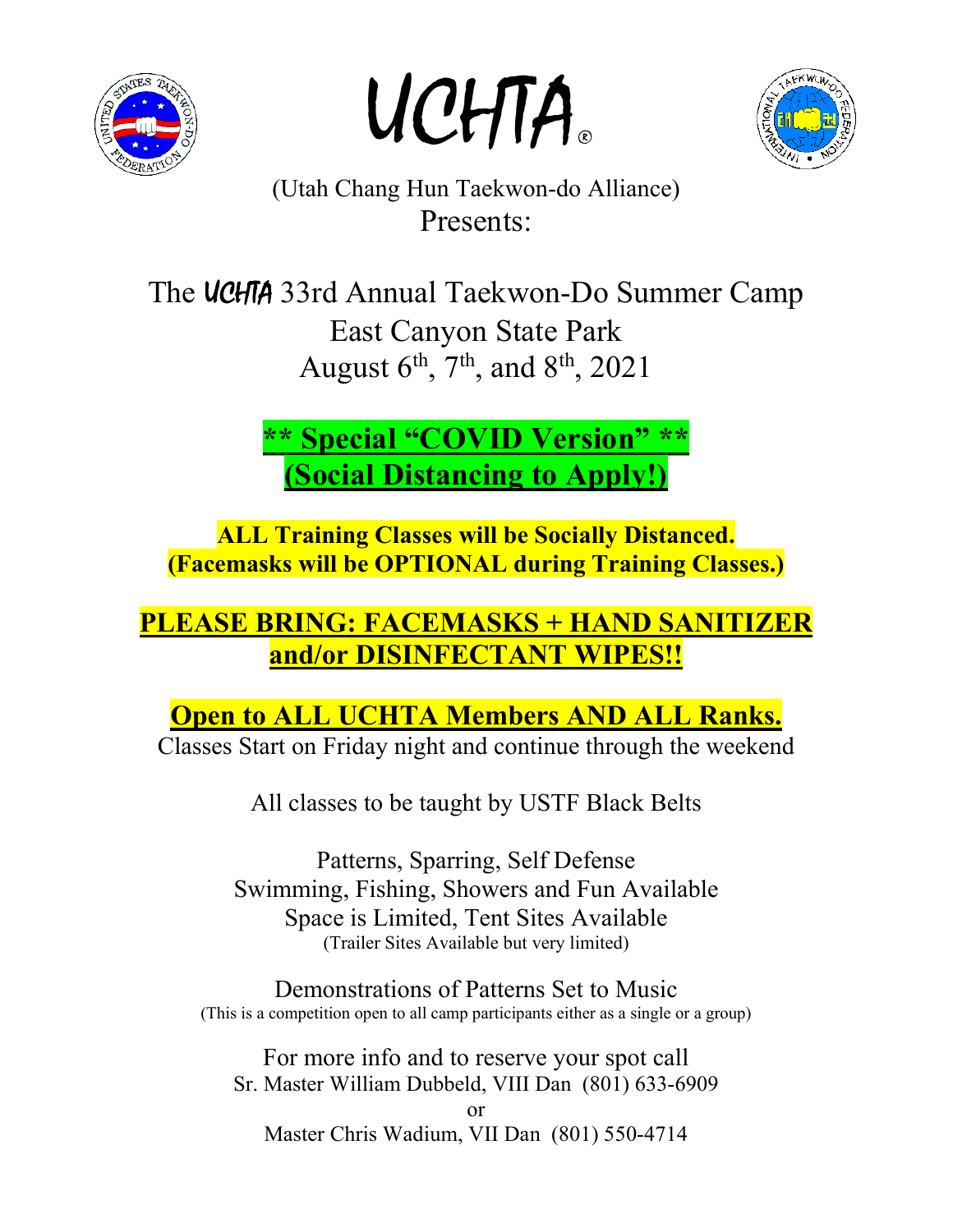# **\*\* 2021 SPECIAL NOTES\*\* \*\*For "COVID Version" TKD Camp \*\***

**Please note that ALL Training Classes being OUTSIDE will be Socially Distanced. Facemasks are Optional During Training Classes.**

**(Facemasks are OPTIONAL, but RECOMMENDED during "Non-Training" & Socializing Outside of Normal Training Classes.)**

**Saturday's Dinner will be DIFFERENT for this year due to COVID. In past years, all Side Dishes and Drinks have been provided and TKD Attendees only needed to bring their own meat.**

**~~~~~~~~~~~~~**

**This year due to COVID, EVERYBODY will be responsible for ALL of their OWN Meals, INCLUDING Saturday Dinner.**

- **There will be BBQ's already lit for grilling Saturday evening. Charcoal will be provided.**
- **Social Distancing will NEED to be applied to those using the BBQ's.**
- **Water and Gatorade will be provided for Dinner. There will be ONE person handing out the drinks to minimize Contact.**
- **We have a Pavilion reserved for Saturday Dinner.**
- **Attendees will need to ensure Social Distancing is followed. Masks are Optional.**

**~~~~~~~~~~~~~ TKD Camp T-Shirts will again be ordered this year!**

 **However, due to the COVID supply shortages being experienced in most industries, receipt of T-Shirts may be delayed until after Camp weekend.**

**~~~~~~~~~~~~~**

**More on this to follow!**

*A quick REMINDER, it goes without saying: IF you DO NOT FEEL WELL, DO NOT come to Camp!!*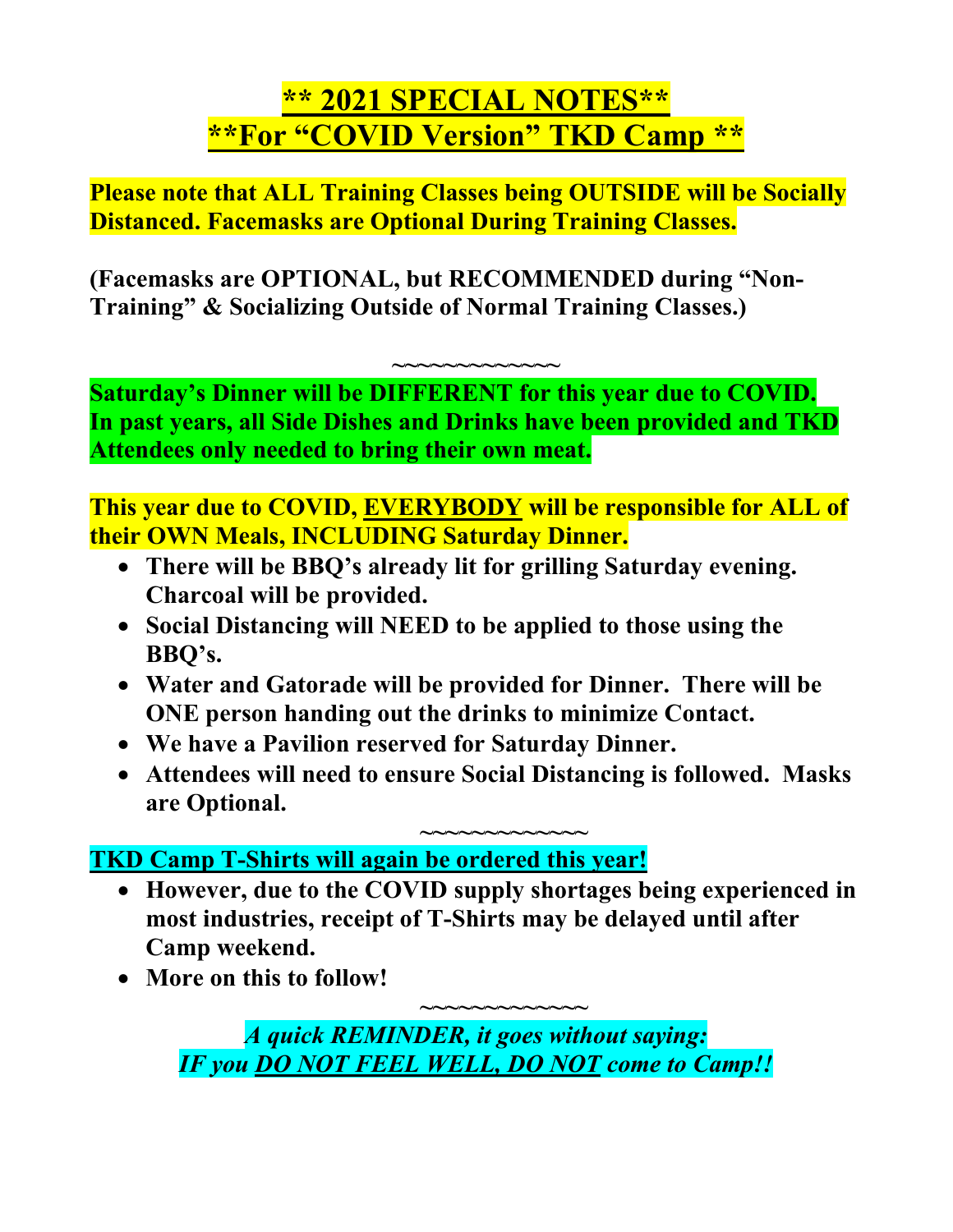#### Cost of Camp

| Three in same family \$105                 |  |
|--------------------------------------------|--|
| Three or more $$105 + $18$ each addtl.     |  |
|                                            |  |
| (Bring your own meat <b>EVERYTHING</b> for |  |
| Saturday)                                  |  |
| Saturday Attendance Only\$25 each          |  |
| $2nd$ & $3rd$ in same family \$20 each     |  |

4<sup>th</sup> and up in same family .............\$15 each

### REGISTER BY JULY 26th AND RECEIVE A *FREE* UCHTA CAMP T-SHIRT!

#### **Camp Fee Pays For:**

- 3 Days of Taekwon-Do Instruction
- Campground Fee, Parking and Tent Space for Two Nights
- Camp T-Shirt If Camp Fee Received Before July 26, 2021
- Drinks and Side Dishes for Saturday Night Dinner
- A Great Time with Your Taekwon-Do Family and Friends

#### **Condensed Schedule**

(Always subject to change)

#### Friday August 6<sup>th</sup>

| Campers Arrive      |
|---------------------|
| Class for all ranks |
| (Full Uniform)      |
|                     |

#### Saturday August  $7<sup>th</sup>$

| $7:30$ AM                      | Wake-up Call            |
|--------------------------------|-------------------------|
| $8:30 - 9:30$ AM               | <b>Black Belt Class</b> |
| $9:30 - 11:00$ AM              | All Ranks               |
| 11:00 - 12:00 PM Colored Belts |                         |
| $12:00 - 4:00 \text{ PM}$      | Free Time!!!            |
| $4:00 - 5:30$ PM               | All Ranks               |
| 5:45 - 7:00 PM                 | Dinner                  |
| 7:00 PM                        | Camp Fun!!!             |
|                                |                         |

Wake-up Call Colored Belts Free Time!!! All Ranks Dinner

#### Sunday August  $8<sup>th</sup>$

| $7:30 \text{ AM}$         | Wake-up    |
|---------------------------|------------|
| 8:15 - 10:30 AM All Ranks |            |
| 11:00 AM                  | $Clean-up$ |

up Call up Camp

#### Items To Bring

- **FACEMASKS & Hand Sanitizer!!**
- Uniform (including top)
- Sparring Equipment (including mouth guard)
- Gym/Running Shoes
- Tent (or arrange to stay with someone)
- Sleeping Bag and Pillow
- Extra Clothing (including something warm for the evening)
- Personal Items (toothbrush, towel, comb, etc.)
- Sunscreen (THIS IS A MUST! CLASSES ARE OUTSIDE!)
- Hat (THIS IS A MUST! REMEMBER CLASSES ARE OUTSIDE!)
- Water Bottle
- Food for ALL meals, including meat **FOOD** for Saturday night
- Cooking and Eating Utensils, Camp Stoves and Dishwashing supplies.
- Swimsuit and Towels (optional)
- Insect Repellant
- Folding Chairs (optional)
- White T-Shirt to workout in
- Your Taekwon-Do Knowledge and Spirit!

Send Camp Registration Forms and Fees To: **UCHTA** 

(Utah Chang Hun Taekwon-do Alliance) c/o Sr. Master William Dubbeld 3107 South Lincoln Street Salt Lake City, Utah 84106

### for **UCHTA** Taekwon-Do Info. call: Sr. Master Bill Dubbeld: (801) 633-6909 Master ChrisWadium: (801) 550-4714

Make Checks Payable To: UCHTA

(Utah Chang Hun Taekwon-do Alliance)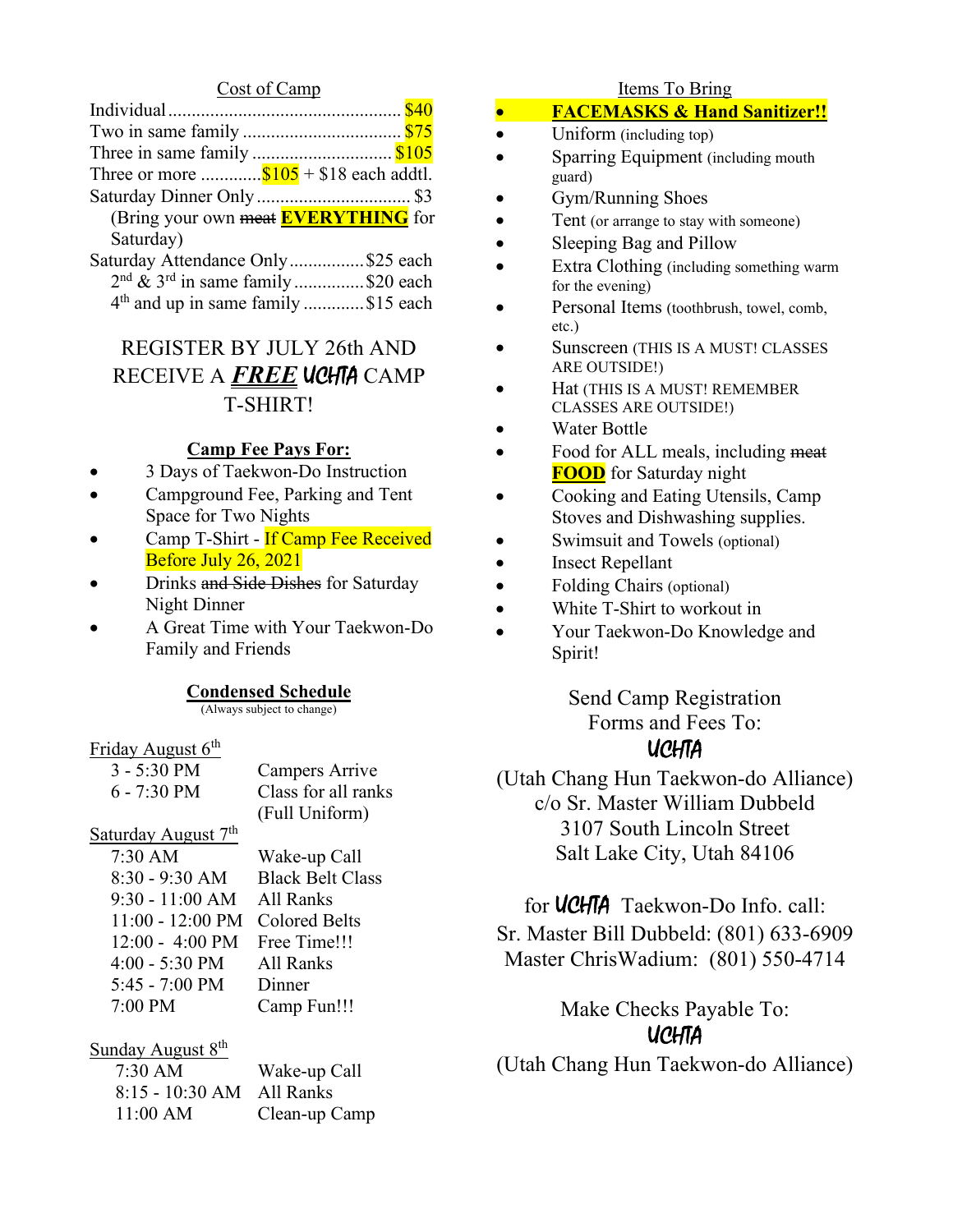|                           | UCHTA<br>(Utah Chang Hun Taekwon-do Alliance)<br><b>2021 TKD Summer Camp Registration Form</b><br>(All participants MUST fill out a Registration Form) |             |                                           |
|---------------------------|--------------------------------------------------------------------------------------------------------------------------------------------------------|-------------|-------------------------------------------|
|                           | Make Checks Payable to:<br><b>UCHTA</b>                                                                                                                |             |                                           |
|                           | 3107 South Lincoln Street<br>Salt Lake City, Utah 84106                                                                                                |             |                                           |
|                           | Name: Age: Age:                                                                                                                                        |             |                                           |
|                           |                                                                                                                                                        |             |                                           |
|                           |                                                                                                                                                        |             |                                           |
|                           | Phone: $\begin{pmatrix} 1 & 1 \\ 1 & 1 \end{pmatrix}$                                                                                                  |             |                                           |
|                           | Rank: Taekwon-Do School: Taekwon-Do School:                                                                                                            |             |                                           |
| Total Number of T-Shirts: | Number of NON-TKD Guests for Saturday night Dinner $\frac{\$}{\$}$ $\frac{\$}{\$}$ Total Number of T Shinter                                           |             |                                           |
|                           | T-Shirt Cost & Sizes: (First T-Shirt is FREE** if registration                                                                                         |             | $\frac{\$}{\$}$ size: $\frac{\$ize:}{\$}$ |
| **For All Shirts:         | is paid before July 26th Extra shirts and late reg. $(0, 12)$ each.                                                                                    |             |                                           |
|                           | $XL$ add \$1.50; $2XL$ &3XL add \$2.50; $(S,M,L$ -no adder)                                                                                            |             | $\frac{\text{S}}{\text{S}}$ size:         |
|                           | Total Amount Enclosed (see pricing guide on page 2)                                                                                                    | $\mathbb S$ |                                           |

*I understand that there are certain risks involved in Taekwon-Do and reasonable efforts will be made to prevent injury or accident. I certify that I am in good physical condition and that I am covered by a personal health insurance policy in the event of an injury. I hereby release the organizers, fellow participants, sponsors, advertisers, UCHTA, the United States Taekwon-Do Federation and its officers, and the owners of the facilities where the camp is held (Utah State Parks) from any liability for injuries sustained or sicknesses contracted while participating in or watching this camp. I also release any photographs or video tape taken of me during this event to be used by the sponsors for Taekwon-Do related publicity and waive off all claims for compensation for the use of said photographs or video tape. If under the age of 18 please designate at the bottom of this page who your legal guardian will be while you are at camp.*

| <b>Personal Health Insurance Coverage Provided by: (Company Name)</b> |                                           |  |  |
|-----------------------------------------------------------------------|-------------------------------------------|--|--|
| Dated this<br>day of                                                  | .2021.                                    |  |  |
| Participant Signature                                                 | Signature of parent if under 18 years old |  |  |
| Legal Guardian at camp if under 18 years old:                         |                                           |  |  |